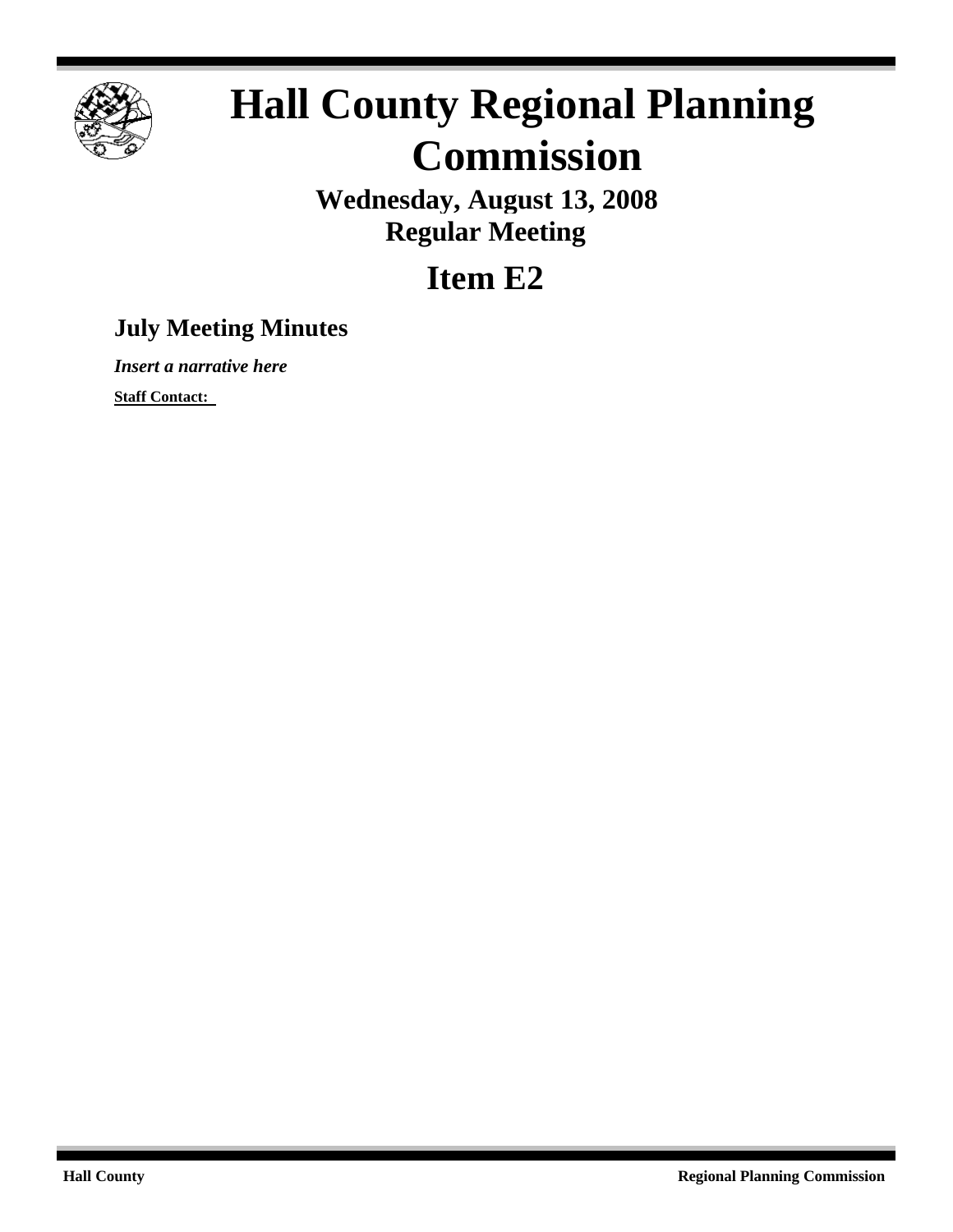

#### THE REGIONAL PLANNING COMMISSION OF HALL COUNTY, GRAND ISLAND, WOOD RIVER AND THE VILLAGES OF ALDA, CAIRO, AND DONIPHAN, NEBRASKA

**Minutes** for July 2, 2008

The meeting of the Regional Planning Commission was held Wednesday, July 2, 2008, in the Community Meeting Room - City Hall – Grand Island, Nebraska. Notice of this meeting appeared in the "Grand Island Independent" June 26, 2008.

| Present:         | Pat O'Neill<br>Deb Reynolds<br>Don Snodgrass<br><b>Scott Ericksen</b> | Dianne Miller<br><b>Mark Haskins</b><br>Karen Bredthauer<br>Lisa Heineman |
|------------------|-----------------------------------------------------------------------|---------------------------------------------------------------------------|
| Absent:          | John Amick, Les Ruge, Bill Hayes, Jaye Monter                         |                                                                           |
| Other:<br>Staff: | Chad Nabity, Rose Woods                                               |                                                                           |
| Press:           |                                                                       |                                                                           |

#### **1. Call to order.**

Chairman O'Neill called the meeting to order at 6:10 p.m. He stated that this was a public meeting subject to the open meetings laws of the State of Nebraska. He noted that the requirements for an open meeting were posted on the wall in the room and easily accessible to anyone who may be interested in reading them.

#### **2. Minutes of June 4, 2008 meeting.**

A motion was made byBredthauer, and seconded by Haskins, to approve the Minutes of the June 4, 2008 meeting as presented.

#### **3. Request time to speak.**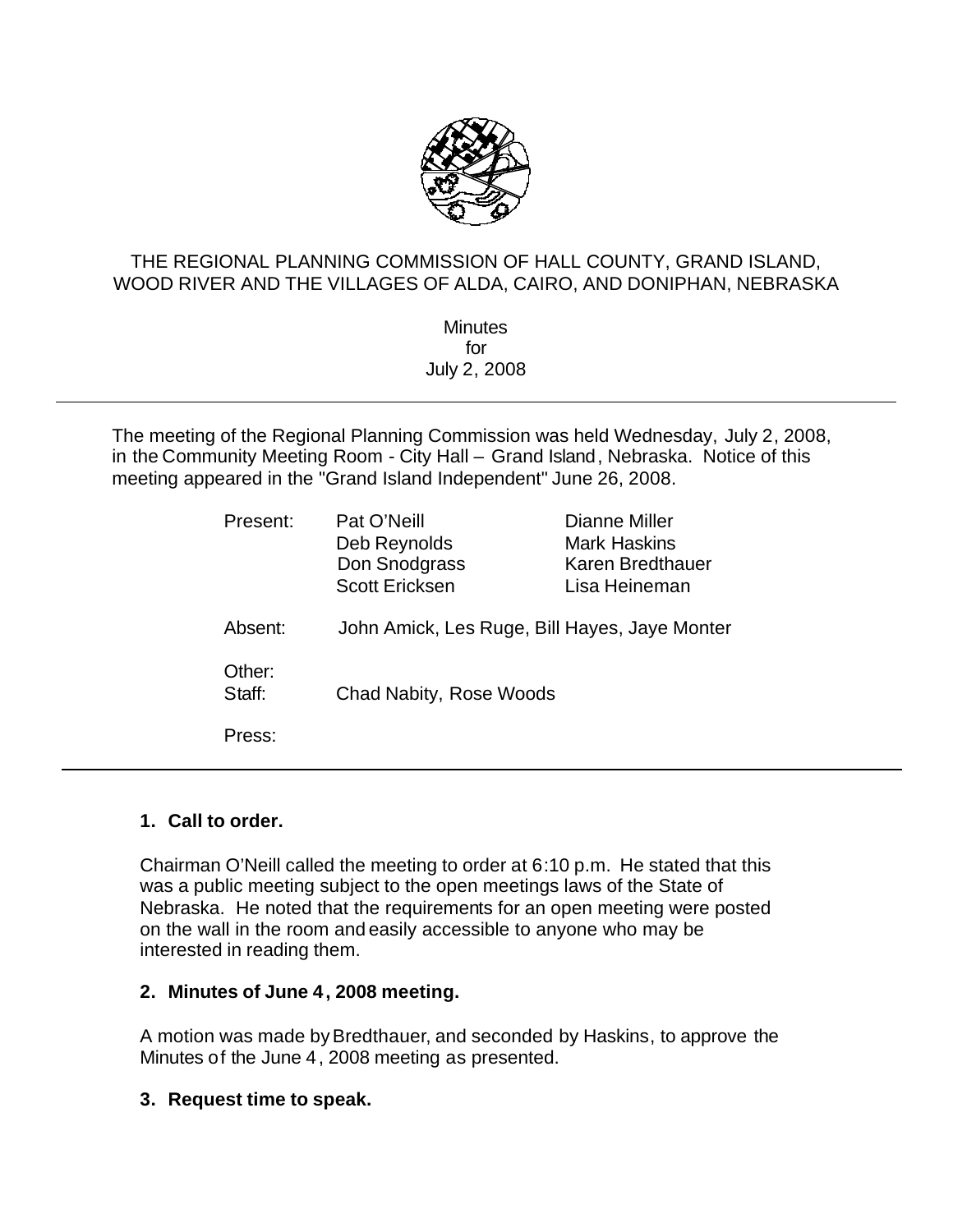There was no one who requested time to speak.

#### **4. Final Plat**

Nabity described this final plat propose to create 4 lots between Ravenwood Subdivision and Hidden Lakes Subdivision. Two lots are slightly more than 1 acre in size and the other two are 3 and 4.4 acres. City Sewer and Water are not available to these lots. The Nebraska Department of Environmental Quality has approved septic systems on these lots. All of the lots front onto existing public right-of-way. The property is zoned LLR Large Lot Residential and would permit 20,000 square foot lots. This land consists of approximately 10.135 acres. He stated it met all the requirements and he recommends approval.

No comments or questions were made.

O'Neill asked for a motion. A motion was made byMiller, and seconded by Eriksen, to recommend approval as submitted.

A roll call vote was taken and the motion passed with 8 members present (Miller, O'Neill, Reynolds, Eriksen, Heineman, Haskins, Bredthauer, Snodgrass) all voting in favor.

#### **5. Planning Commission Budget**

Nabity explained the budget didn't have a lot of changes; the main change is the employee step increases, and insurance. There was a drop in operating expenses, and it falls within where the County Board recommended. Nabity recommends the budget as well.

O'Neill asked if there were any questions or changes.

O'Neill asked for a motion. A motion was made by Haskins and seconded by Bredthauer. To accept the budget as presented.

A roll call vote was taken and the motion passed with 8 members present (Miller, O'Neill, Reynolds, Eriksen, Heineman, Haskins, Bredthauer, Snodgrass) all voting in favor.

#### **6. Planning Director's Report**

Community Beautification Award, application forms are out. Applications are on the Grand Island web site. If there are places that you would like to nominate please do. A committee needs to be created to judge those applications. Applications are being accepted until July 31, 2008. Volunteer nominations are Bredthauer, O'Neill, Snodgrass and Ruge. Nabity explained there are two awards that will be given out if there are enough applications from different local smaller towns. He also encouraged the Commission members to nominate a business from a town they